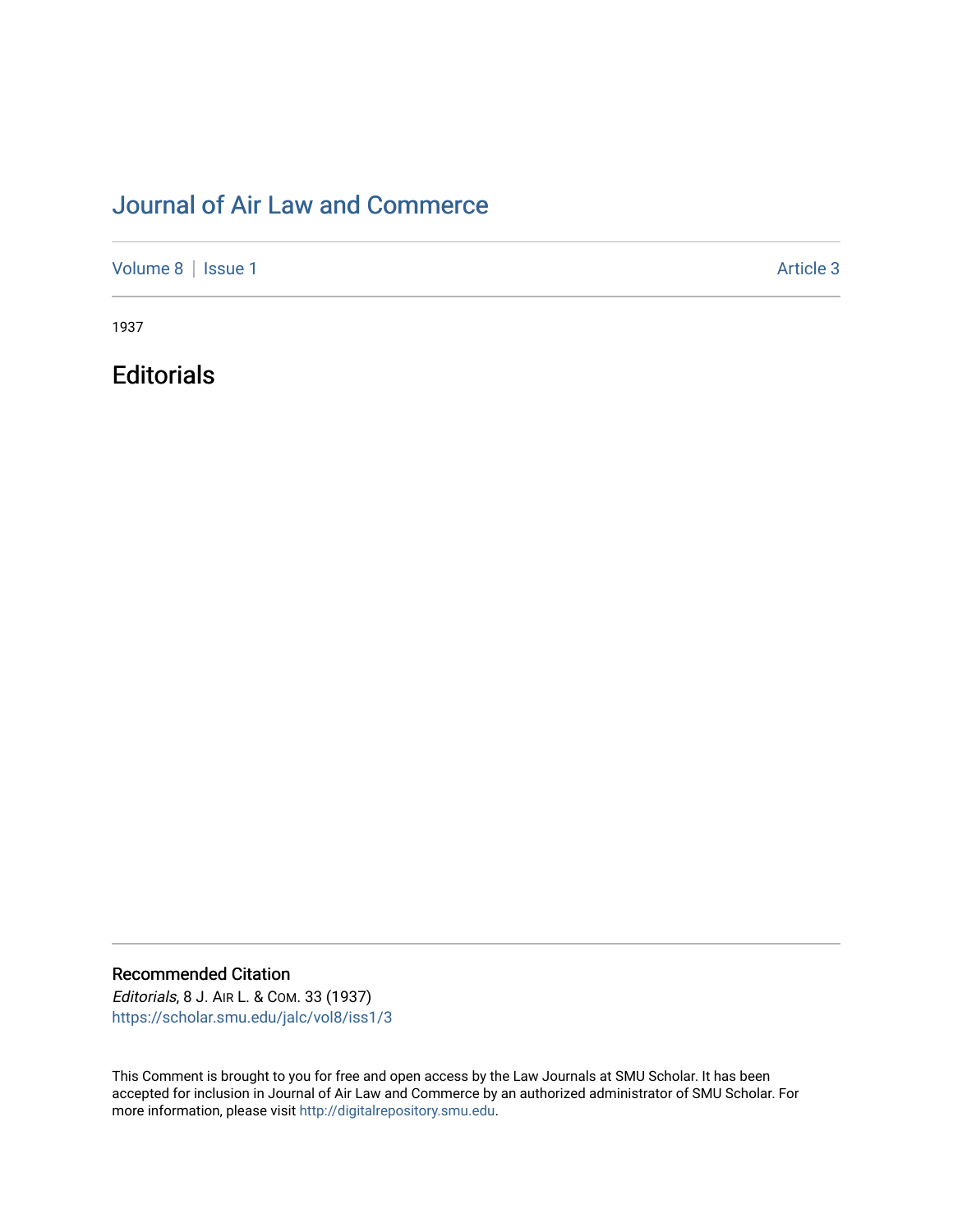## EDITORIALS

## **AERO INSURANCE UNDERWRITERS ANNOUNCE NEW INSPECTION SERVICE**

The management of Aero Insurance Underwriters announced recently that, having maintained an efficient engineering department since 1924, they have considerably enlarged and extended this department in order to meet the requirments of modern aviation conditions. In addition to their already established countrywide staff of consulting engineers, they have now augmented this staff by the addition of. a considerable number of competent aeronautical inspectors who will be conveniently available at all necessary locations, to inspect each aircraft insured by them at frequent intervals throughout the term of insurance.

Aero Insurance Underwriters very early began to utilize aeronautical engineers in the advancement of safety; and, during a period of twelve years, they have been able, not only to prevent losses to personnel and property of their assureds through the practical advice of their engineers, but they have fostered safety ideas in aircraft design, construction and operation which have been generally adopted and are now common practice in the manufacture of aircraft of all descriptions and in the operation of air transport lines. Their efforts in this direction have been put forth in cooperation with the United States Department of Commerce and with the aviation commissions of the various states, and the value of their work has been repeatedly recognized by the public authorities.

The new facilities will enable Aero Insurance Underwriters to provide an inspection service to all aircraft owners insured by them which will be comparable to the inspection service rendered by the fire companies in connection with fire, sprinkler-leakage, explosion, and other forms of coverage which fire companies 'assume, and with the elevator, boiler, machinery and automobile **cov**erages which are written and the risks inspected by the casualty companies. In the future any assured under one of the policies issued by Aero Insurance Underwriters will have not only the financial protection afforded by this policy but also a careful and systematic survey of his aircraft and his flying operations.

Aero Insurance Underwriters represent the following groups of fire companies: Great American Insurance Company, North